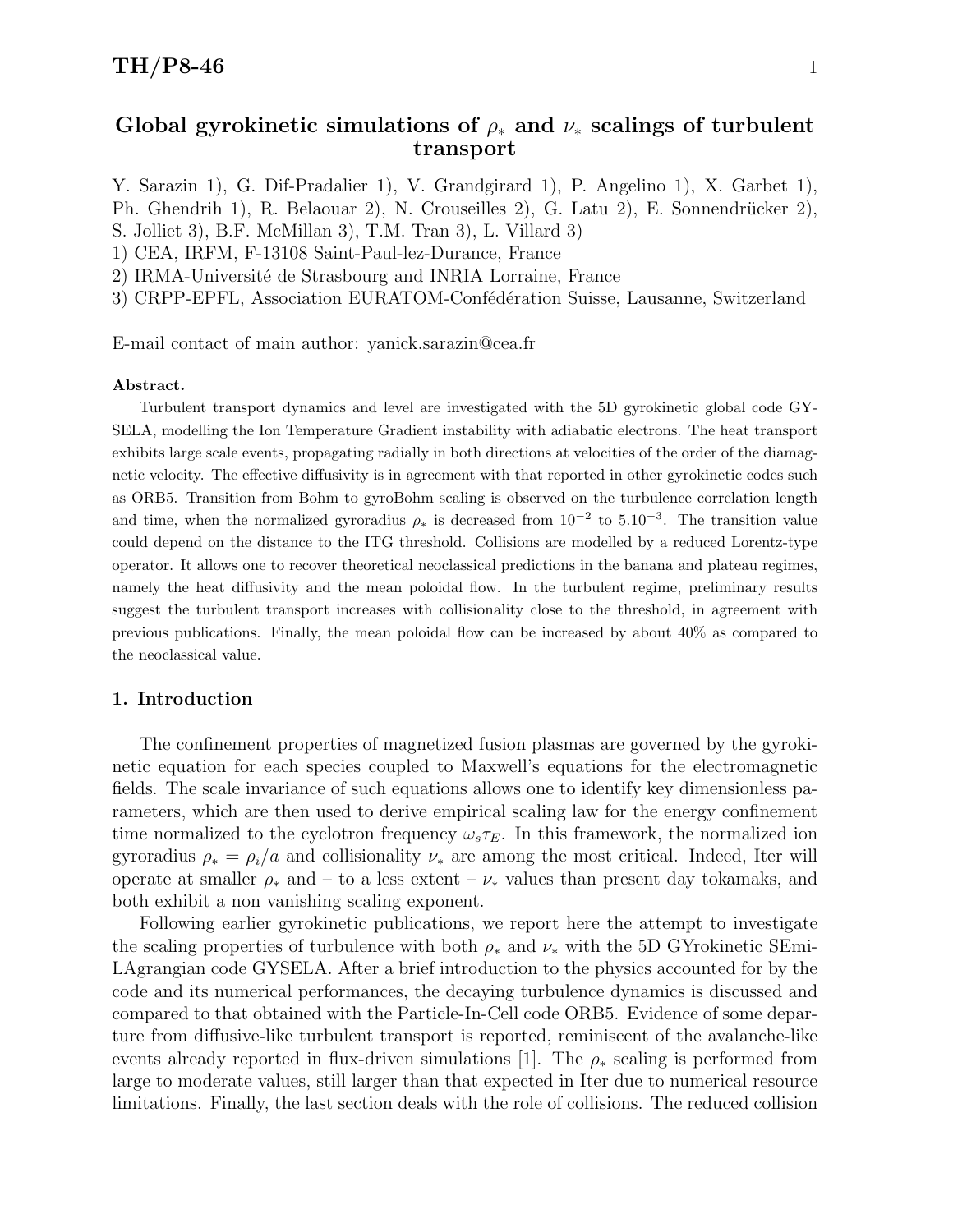operator implemented in GYSELA is detailed in section 3. First, simulations below the instability threshold are confronted to the predictions of the neoclassical theory. Second, preliminary results in the collisional turbulent regime are reported.

#### 2. Turbulence dynamics and  $\rho_*$  scaling

GYSELA solves the gyrokinetic equation for the full ion guiding-center distribution  $f(r, \theta, \varphi, v_{\parallel}, \mu)$  in a simple toroidal geometry, where flux surfaces are given concentric circular poloidal cross-sections. All branches of the Ion Temperature Gradient (ITG) turbulence are accounted for, the slab branch and the toroidal one, both for passing and trapped ions. The electrons are adiabatic. Details on the equations can be found in reference [6]. It has been successfully parallelized, achieving very high speed-up performances for the hard scaling test, where the same case is run on an increasing number of processors. Recent upgrades [2] have allowed us to run on 4 096 processors with more than 80% efficiency (93% on 2 048 proc.), fig.1. Domain decomposition together with local cubic spline interpolation [3] have been used in order to achieve such a high efficiency.



Figure 1: (left) Speed-up achieved with GYSELA for the hard scaling. (right) Time evolution of the turbulent radial diffusivity in ORB5 and GYSELA simulations.

Successful linear and non-linear benchmarks with the CYCLONE test case have already been reported [?, 4, 5]. An additional check is presented on fig.4, showing the system well fulfills the radial force balance equation  $E_r = \nabla_r p/en - v_\theta B_\phi + v_\varphi B_\theta$ . It can be noticed that the turbulent regime usually exhibits rather low values of toroidal rotation in present simulations. GYSELA has also been compared with the Particle-In-Cell code ORB5 in dedicated collisionless simulations [6, 7]. Although the long term impact turbulent transport has been shown to remain negligible [8], both codes use canonical equilibrium distribution functions [9, 10, 11]. In this framework, the actual density and temperature equilibrium radial profiles are not prescribed as such, but result from the integral over velocity space of  $f_{eq}$ . Therefore, much effort has been successfully devoted to match the initial profiles. Starting from the same initial conditions in terms of temperature and density profiles and magnetic equilibrium, these two global codes exhibit similar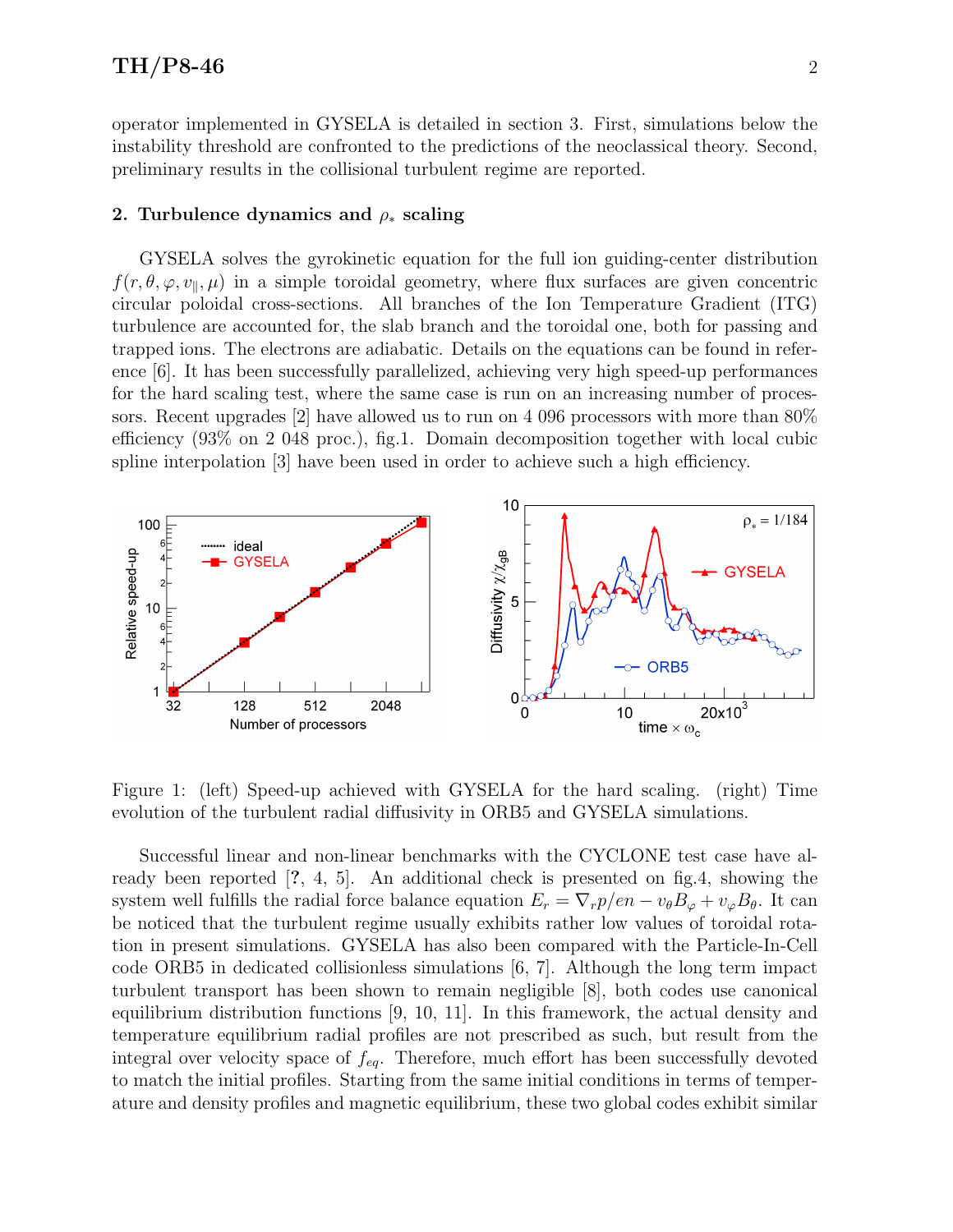levels of turbulent transport (fig.1) and similar correlation times. The radial boundary conditions slightly differ in both codes: while temperature is kept constant in GYSELA at both ends, the inner temperature is allowed to evolve in ORB5. As a result, in each case, the heat flux coming into the system across the boundaries is not fixed in time. Both codes exhibit profile relaxation due to the back reaction of turbulent flux on mean profiles. Beyond the agreement regarding the effective diffusivity, differences in the gradients and fluxes are observed. The associated physics are difficult to pin down in decaying turbulence and are presently scrutinized.



Figure 2: (left) Radial position of the turbulence front when propagating towards the radial boundaries. The horizontal line refers to the buffer zone. (right) Eulerian turbulence correlation length  $\lambda_c$  as function of  $\rho_*$ .  $\lambda_c$  is computed for various values of  $R/L_T$ , either close to or far from the instability threshold. Straight lines refer to Bohm  $\lambda_c/a \sim \rho_*$  and gyroBohm scalings  $\lambda_c/a \sim \rho_*^{1/2}$ .

Although turbulent transport level can be recast in terms of diffusivity, it should be emphasized that the turbulence dynamics features large scale transport events, where steep temperature gradients associated to large heat outflows are propagating on large radial distances (several correlation lengths  $\lambda_c$ ) at fractions of the diamagnetic velocity  $v_* \approx \rho_* v_T$ , with  $v_T$  the thermal speed. Fronts propagating in both directions are observed. Especially such a dynamics leads to the spreading of turbulence towards the buffer regions at radial boundaries, as exemplified on fig.2. The apparent difference in propagation velocity is due to different temperatures, the inner boundary being the hotter. How far the turbulent transport departs from the diffusive description depends on the quantitative role played by such avalanche-like processes.

Regarding the  $\rho_*$  scaling, empirical scaling laws predict a strong dependence (close to gyroBohm) of the energy confinement time on  $\rho_*$ , namely  $\omega_c \tau_E \sim \rho_*^{-2.7}$ , the  $\rho_*$  value expected in Iter is two to three times smaller than in present day tokamaks. This is the major extrapolation parameter in the prediction of the Iter confinement time. In this framework, gyrokinetic simulations have predicted the transition from Bohm to gyroBohm scaling when decreasing  $\rho_*$  [12, 13], the open issues remaining the precise value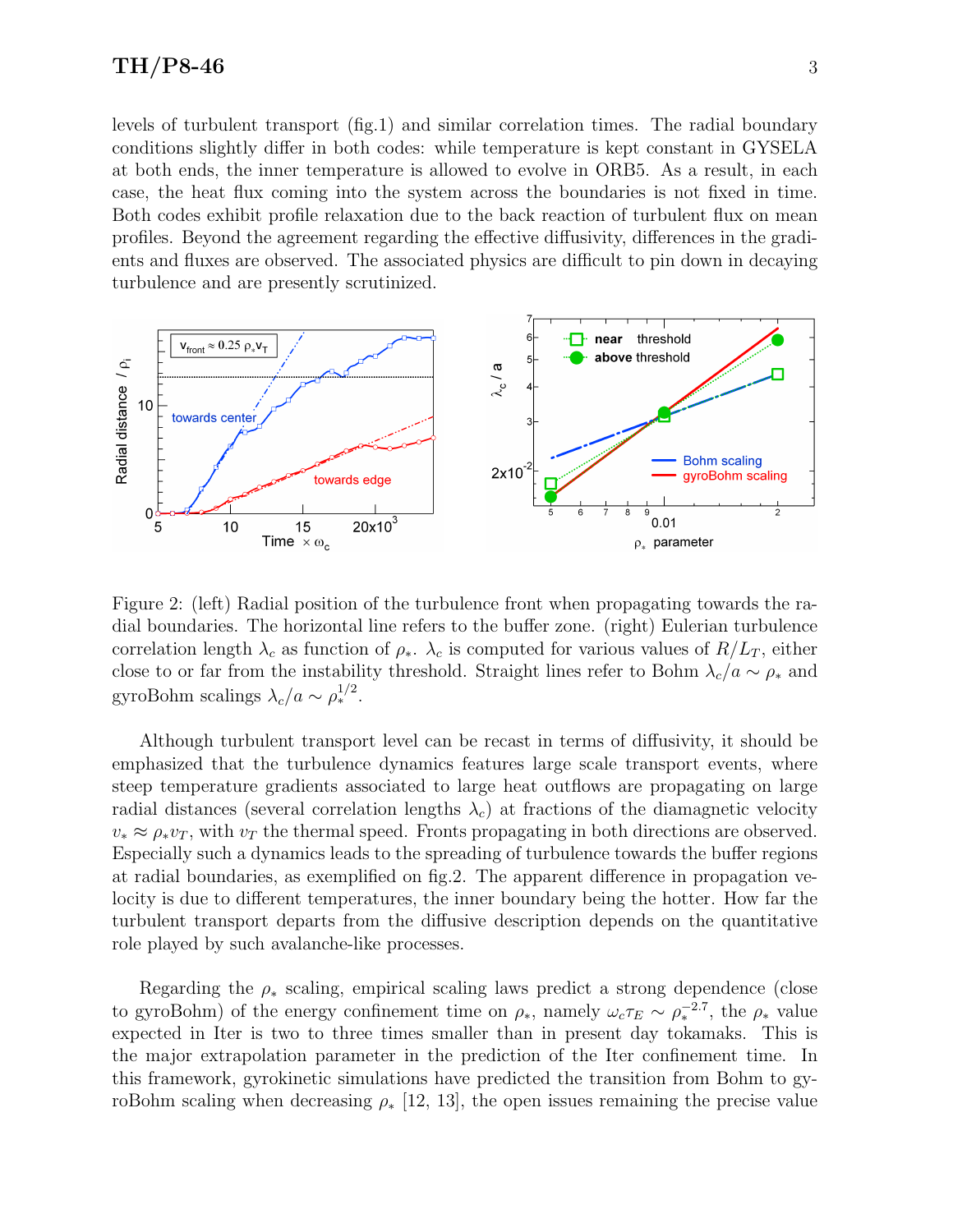of this transition and the underlying physics. Such a scan in  $\rho_*$  has been performed with GYSELA  $\left[6\right]$  for decaying turbulence. While the correlation time is observed to be roughly independent of  $\rho_*$ , scaling like  $\tau_c \sim c_s/a$ , the correlation length  $\lambda_c$  appears to be consistent with the gyroBohm scaling, namely  $\lambda_c \sim \rho_i$ , at small  $\rho_*$  and well above the linear threshold, fig.2. Conversely, at large values of  $\rho_*$  and close to the threshold, the correlation length exhibits a dependence on the system size  $\lambda_c \sim (a\rho_i)^{1/2}$ , consistently with the Bohm scaling, fig.2. When examining the latter regime, one finds that the gyroBohm scaling appears to be more relevant in the low  $\rho_*$  range thus suggesting that transition value between Bohm and gyroBohm scaling stands between  $\rho_* = 10^{-2}$  and  $\rho_* = 2.10^{-2}$ and might depend on the distance to the threshold.

#### 3. Neoclassical equilibrium and collisional turbulence

Another key dimensionless parameter could be the plasma collisionality  $\nu_* \sim \nu_{coll}/$  $(v_T/qR)$ . Although it seems well established that  $\omega_c \tau_E$  decreases with  $\nu_*$ , there is no definite empirical scaling, as exemplified on JET [14]. This possibly reflects competing effects. On the one hand, collisions reduce the density of trapped particles, hence lowering the drive for trapped electron and ion modes. On the other hand, collisions damp zonal flows, such that the saturation level of turbulence can increase. This latter mechanism is advocated to explain the increase of turbulent diffusivity with  $\nu_*$ , close to the ITG linear stability threshold [17]. Besides, the poloidal rotation is usually assumed to be governed by neoclassical theory. It is of outmost importance for high confinement regime issues, and especially the triggering of transport barriers.



Figure 3: (left) Neoclassical normalised poloidal velocity and (right) neoclassical diffusivity as function of  $\nu_{*}$ , as computed with GYSELA. The straight lines refer to the neoclassical theoretical predictions.

A Lorentz-type collision operator has been implemented in GYSELA, acting in  $v_{\parallel}$ direction only  $[8]$ .  $\mu$  remains a motion invariant, hence keeping good parallelization efficiency. It reads  $\mathcal{C}(f) = \partial_{v_{\parallel}} \left\{ \mathcal{D}f_M \partial_{v_{\parallel}} (f/f_M) \right\}$ , with  $f_M = n/(2\pi T/m)^{3/2} \exp(-E/T)$  the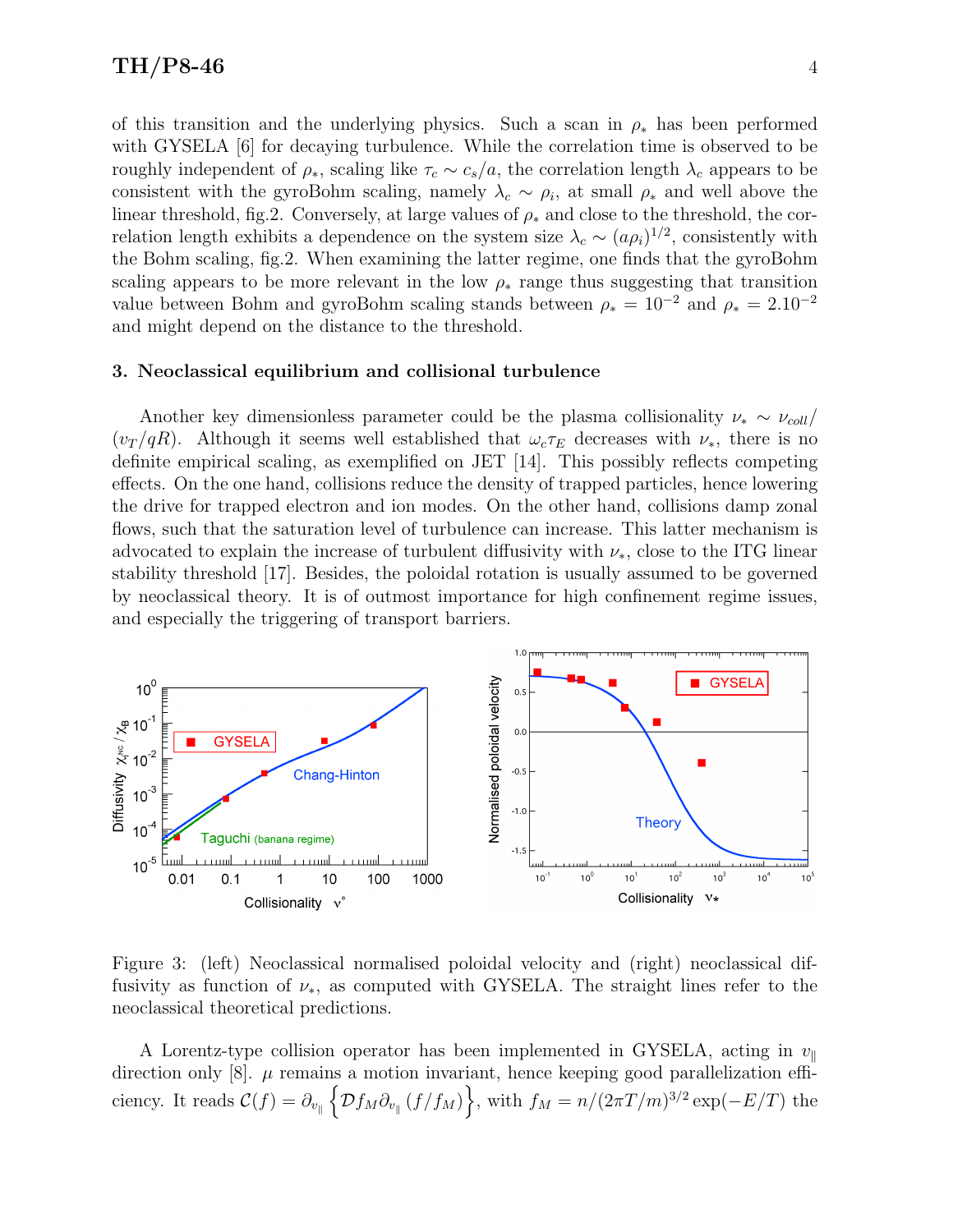### $TH/P8-46$  5

local Maxwellian and  $E = mv_{\parallel}^2/2 + \mu B$ . Here,  $\mathcal{D}$  is a function of  $v = \sqrt{E/T}$ , and proportional to the ion-ion collisionality  $\nu_* = (qR_0/\epsilon^{3/2}v_T)\nu_{ii}$ , with  $\epsilon = r/R$ . Such a reduced operator does not ensure momentum nor energy conservation, since it forces the system to relax towards the centered Maxwellian in  $v_{\parallel}$ , with no parallel mean flow. However, it correctly models the collisional stress tensor. The latter is essential to recover the neoclassical heat transport, while the two former properties would reveal crucial to get the correct particle transport and bootstrap current. Consistently, analytical calculations show that such a simplified operator allows one to recover both the neoclassical heat diffusivity and the poloidal velocity in the banana and plateau regimes [16]. These theoretical predictions are investigated with GYSELA, by running numerical simulations below the linear ITG instability threshold. The results are plotted on fig.3. Good agreement with theory [18] is found for the neoclassical diffusivity over several decades of both  $\chi_{NC}$  and  $\nu_*$ , from the banana to the plateau regime. As far as the neoclassical poloidal rotation is concerned, it is proportional to the ion temperature coefficient  $v_{\theta} = K_1 \nabla_r T_i / eB$ . It is found that the proportionality coefficient  $K_1$  to reverse sign when increasing  $\nu_*$ , as expected theoretically [19]. The plasma rotates in the ion diamagnetic direction at small  $\nu_*$  and in the electron one at larger  $\nu_*$ . Numerical results departs from the theory at large collisionality, possibly indicating the reduced operator becomes irrelevant in the Pfirsch-Schlütter regime.



Figure 4: Time averaged profile (in the turbulent regime) of each term entering the force balance equation for  $\nu_* = \{0, 0.1, 10\}.$ 

As a result, the weight of the poloidal velocity in the radial force balance depends on  $\nu_{*}$ . First, in the axisymmetric case, neoclassical theory does not predict the magnitude of the radial electric field  $E_r$ : the prediction deals with the combination  $E_r + v_\varphi B_\theta$  only. Conversely, whatever  $\nu_{*}$ , the toroidal rotation is close to zero in the present version of the collision operator, fig.4. This directly results from the lack of Galilean invariance of the operator, which leads to the viscous damping of  $v_\varphi$ . Second, the radial electric field is found to almost balance the pressure gradient in the plateau regime, consistently with the fact that  $K_1$  is small in this regime.

While collisions determine the equilibrium poloidal flow, they also efficiently damp zonal flows, as pointed out theoretically [20]. Indeed, they slowly damp the residual flow that survives the linear Landau damping. When pure poloidal flow  $\phi'_{00}(r)$  is initiated in GYSELA, it is observed to decay in time in agreement with theoretical predictions. Such a property is especially important for quantitative predictions on the turbulence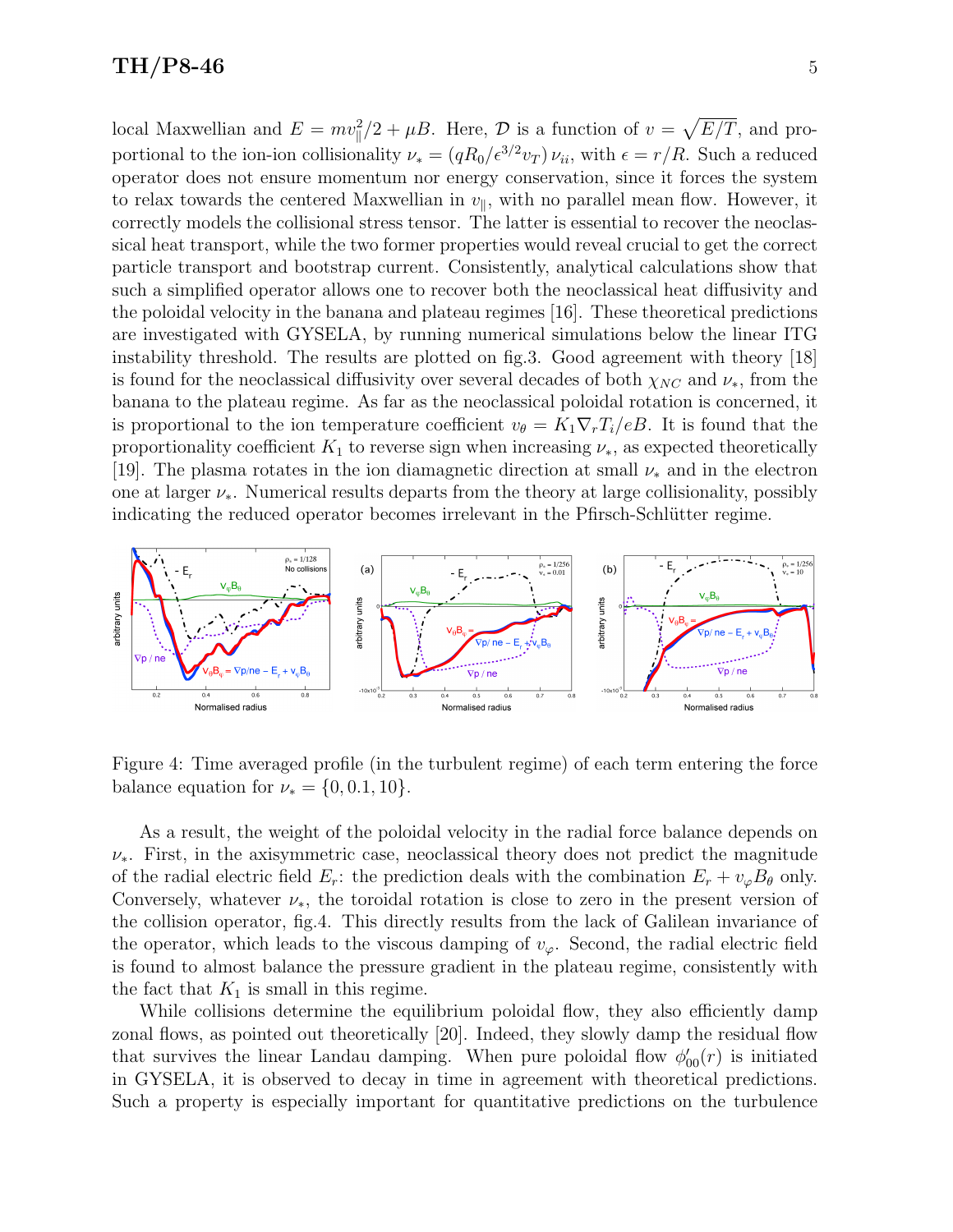## $TH/P8-46$  6

transport level in the collisional regime, since zonal flows are widely believed to govern the turbulence saturation mechanism [21].



Figure 5: (left) Time relaxation of the poloidal  $E \times B$  flow initiated in GYSELA due to Landau damping and collisions. (right) Time traces of the turbulent and neoclassical heat flux and of  $R/L_T$  when  $\nu_*$  is decreased from 0.5 down to 0.1 at  $\omega_c t = 36.10^3$ .

The impact of collisionality on turbulence and transport is then being investigated by running simulations above the instability threshold. As far as the dependence of the turbulent heat flux on  $\nu_*$  is concerned, it is presently being analyzed for such decaying turbulence simulations in the banana regime, fig.5. When  $\nu_*$  is decreased from 0.5 down to 0.1, the neoclassical transport roughly drops by the same amount. As far as the turbulent flux is concerned, it shows some evidence of reduction, although less pronounced. The large time oscillations make the analysis difficult. The same simulation run at  $\nu_* = 0$  (not shown here) exhibits much weaker turbulent transport, by almost one order of magnitude. Such preliminary results close to the Dimits upshift – where zonal flows are expected to be especially active – look in qualitative agreement with those reported in  $[17]$ , namely the increase of turbulent transport with collisionality. The detailed understanding of the underlying dynamics remains under investigation.

Two cases are then compared in the banana regime with different  $R/L_T$  – i.e. distances to the threshold, fig.6. It turns out that, at the lowest  $\nu_*$  and close to the threshold, the mean poloidal flow departs from the neoclassical prediction, by about 40%. Conversely, well above the threshold and at larger  $\nu_*, v_\theta$  remains almost tied to the neoclassical value. Notice that the turbulent component exhibits similar magnitudes in both cases, of the order of  $10^{-2}v_T$ , while the neoclassical component increases with  $R/L_T$  as discussed earlier.

#### 4. Conclusions: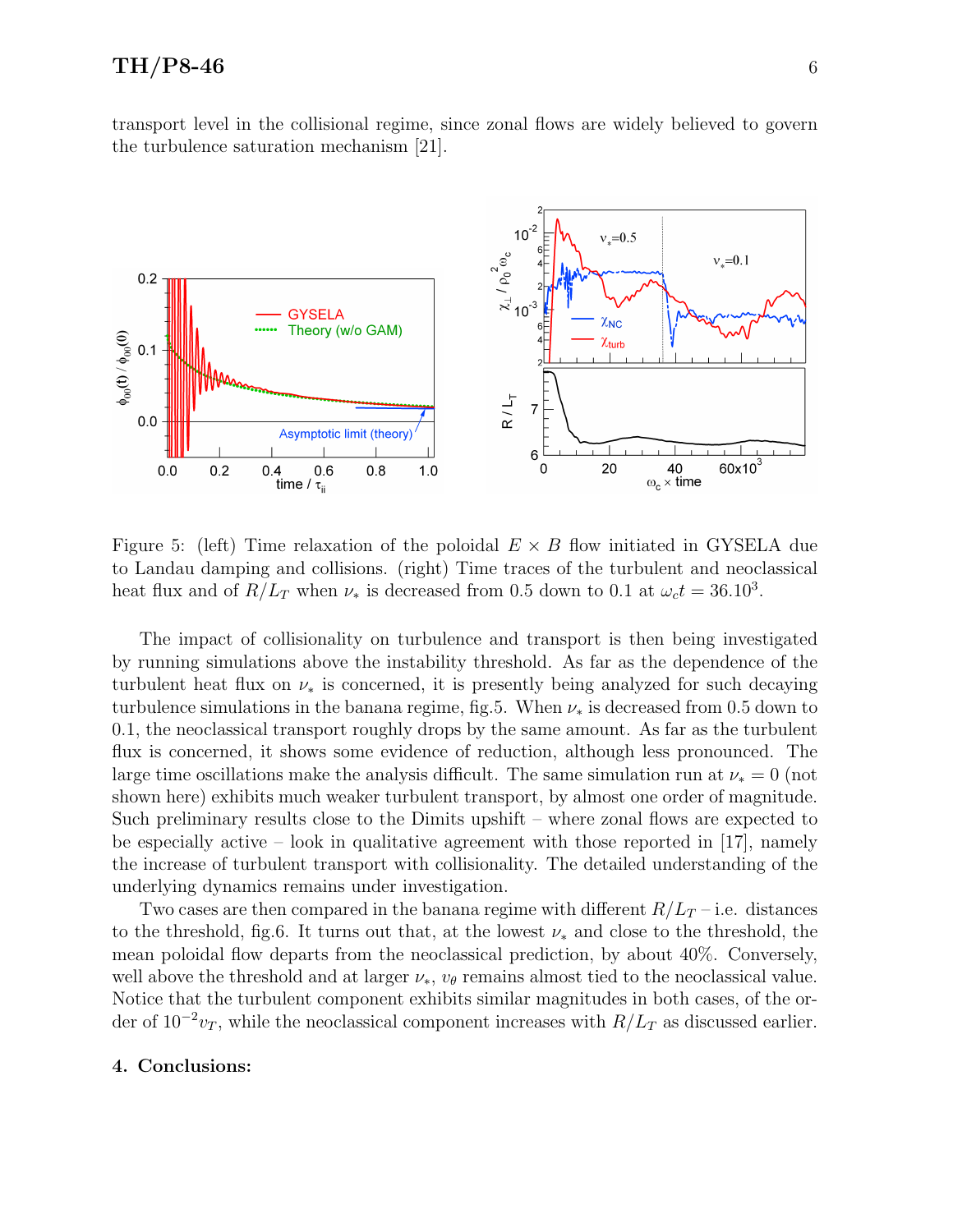

Figure 6: Poloidal velocity profiles in the turbulent regime for  $\nu_* = \{0.01, 0.05\}$  and  $R/L_T$ . The turbulent and neoclassical contributions are also plotted.

Turbulence and transport properties are analyzed with the 5D gyrokinetic GYSELA code, focussing on ITG turbulence in the presence of adiabatic electrons. The turbulent effective heat diffusivity is in the range of other codes such as ORB5. However, the dynamics departs from simple diffusion since it exhibits many avalanche-like transport events. When varying  $\rho_*$  towards Iter values, the turbulence correlation length and time are found to be consistent with gyroBohm scaling. Conversely, it becomes closer to Bohm scaling between  $\rho_* = 10^{-2}$  and  $\rho_* = 2.10^{-2}$ . Such a scaling might also depend on the distance to the threshold. A reduced collision operator acting on  $v_{\parallel}$  only allows one to recover the neoclassical predictions in the banana and plateau regimes. Both the heat diffusivity and the poloidal mean flow agree with the neoclassical theory when simulations are run without turbulence, i.e. below the ITG threshold. In the turbulent regime, preliminary results give credit to the increase of turbulent transport with  $\nu_*$  close to the threshold. Finally, the mean poloidal flow has been observed to depart from the neoclassical one by about 40%.

Acknowledgements: This work, supported by the European Communities under the contract of Association between EURATOM and CEA, was carried out within the framework of the European Fusion Development Agreement. The views and opinions expressed herein do not necessarily reflect those of the European Commission.

# References

- [1] B.A. Carreras, D. Newman, V. E. Lynch, and P. H. Diamond, Phys. Plasmas 3 (1996) 2903; X. Garbet, Y. Sarazin, P. Beyer et al., Nucl. Fusion 39 (1999) 2063
- [2] G. Latu et al., Recent Advances in Parallel Virtual Machine and Message Passing, book series Lecture Notes in Computer Science 4757 (2007) (Ed. Springer, Berlin /